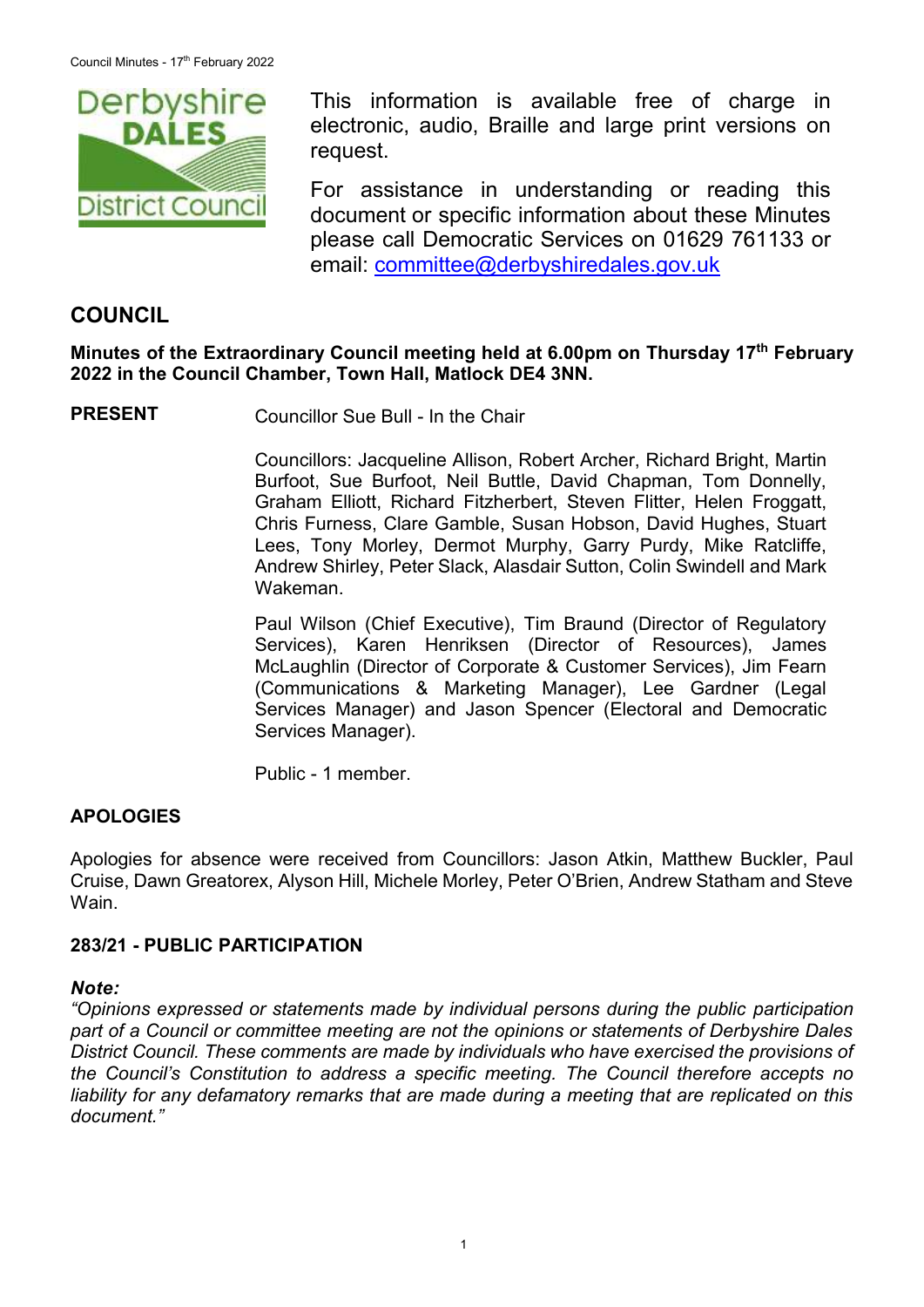## **Item 4 – WASTE MANAGEMENT CONTRACT INDEPENDENT REVIEW**

In accordance with the procedure for public participation, Mr Peter Dobbs (Ashbourne local resident and lead petitioner) spoke regarding the Independent Review of the Waste Management Contract. He also asked the following questions submitted in writing in advance of the meeting:

"One of the common themes of comments I received from those who signed the petition was that council staff manning the help lines did not know which areas had had their waste collected and which ones were missed.

I still do not see accurate daily listings of missed areas being published.

So my questions are these;

What is the reason for those areas of failed collections still not being published? When can we expect to see such reports?"

## **RESPONSE:**

The management information system used by Serco is set up for this data to be collated, the District Council is working with Serco to ensure the data is accurate before publishing it daily, but this relies on the correct use of the software by Serco. As the report tonight highlights, access to accurate information has been problematic.

Also, it is difficult to provide a plan for recollection whilst high staff absences at Serco continue.

This information will be available when the above can be addressed.

## **284/21 - INTERESTS**

There were no declarations of interest.

#### **285/21 - LEADERS' ANNOUNCEMENTS**

On behalf of the Council and all Councillors, Councillor Gary Purdy, Leader of the Council, offered a sincere apology to all residents for the upset and distress caused by problems with the Council's waste and recycling service over the past year. He acknowledged that it had been a torrid time and gave assurances that the Council was working hard to resolve the situation.

## **286/21 – WASTE MANAGEMENT CONTRACT INDEPENDENT REVIEW (ITEM 4)**

The Council considered a report setting out the findings and recommendations arising from the Independent Review of the Waste Management Contract with Serco undertaken by Allen Graham of Circling Squares.

At a meeting held on 14 October 2021, the Council received a petition signed by nearly 600 residents which requested that the Council "commission an independent enquiry into Serco's delivery of its 2020 waste contract and impose penalties for non-compliance where they are found to be applicable. We believe this is necessary so that the Council can meet its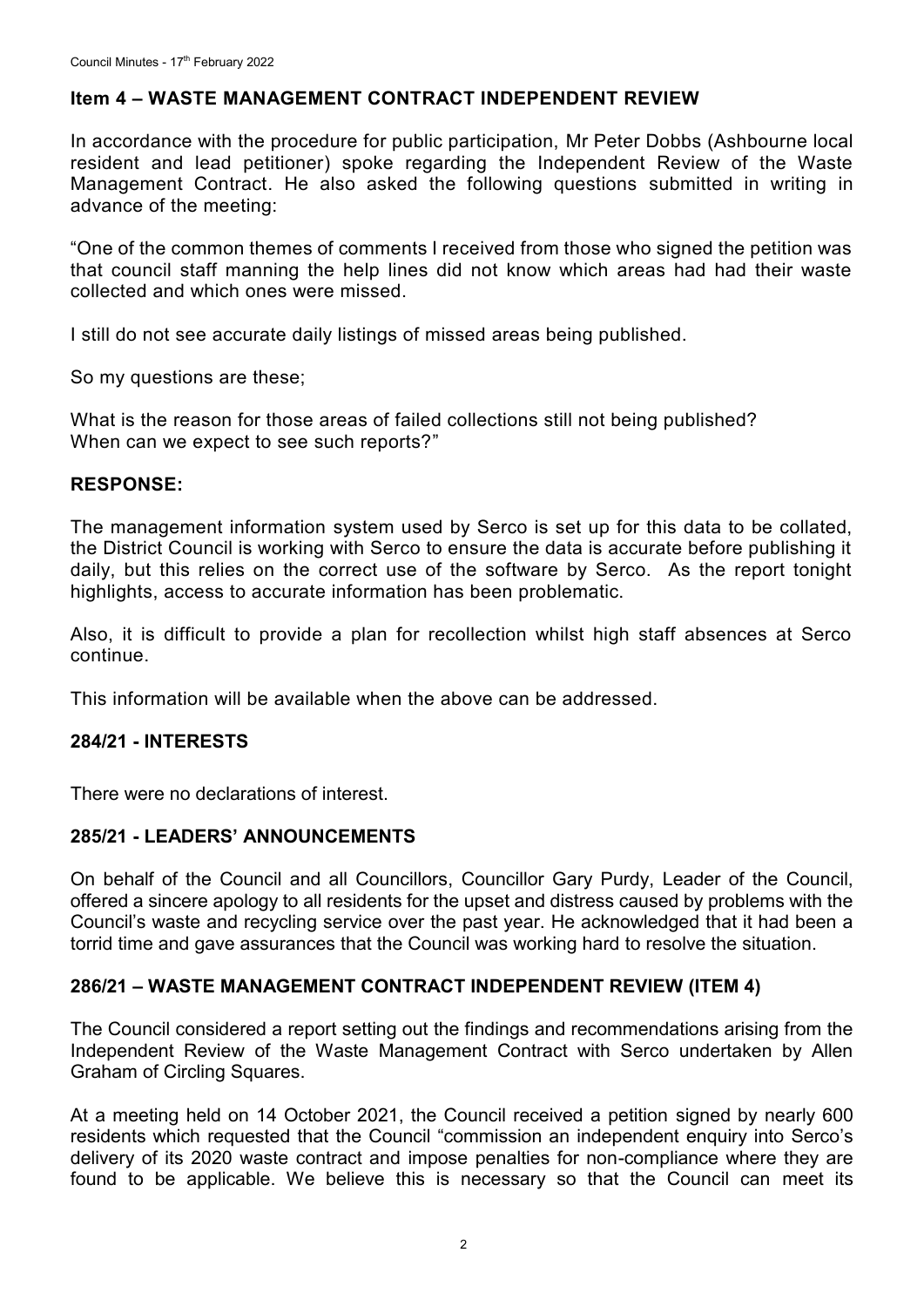environmental and climate commitments in the future while representing value for money for tax payers and residents."

At the same meeting, having debated a Motion seeking to establish an independent review of the contract with Serco for the provision of waste and recycling services, the Council resolved to:-

- Initiate an independent review of the Waste and Recycling Collection Contract to establish Serco's performance against the requirements of the contract using qualitative and quantitative methods.
- Require an evaluation of current contractual and operational issues including current market conditions, environmental impacts and financial impacts arising as a result of service disruptions encountered.
- Require an assessment of the decisions taken, the likelihood of rectification within current contract parameters and identify possible alternative solutions.
- In the interests of expediency, delegate authority to the Community and Environment Committee to agree appropriate Terms of Reference and to commission 'Recircle Consulting' to undertake the review given their knowledge of the Derbyshire Dales, the contractual requirements with Serco and their relevant market intelligence.
- Require the completion of the review by 31st December 2021 and for it to be reported to an extraordinary meeting of Community and Environment Committee in January 2022.
- Approve a supplementary revenue estimate of £20,000 for 2021/22 for the appointment of 'Recircle Consulting' to undertake the review.

On 17 November 2021, the Community and Environment Committee approved the appointment of Allen Graham of Circling Squares to conduct the review according to the following terms of reference:

- a) To evaluate the provisions of the contract with Serco for the delivery of waste and recycling services that took effect in August 2020; specifically whether the contract specification, mobilisation and implementation met the requirements approved by Elected Members in December 2019 and whether the contract was adequate in the context of the competitive waste services market at that point in time and presently.
- b) To evaluate the Council's management of that contract, including:
	- i. Whether the response to the recent service disruption and decisions taken by Officers/Members was necessary, effective and proportionate
	- ii. Areas of good practice
	- iii. Areas of improvement
	- iv. Operational / market constraints and future mitigating measures to address any identified contract failings
- c) To evaluate Serco's performance in the delivery of the contract
	- i. Review of contract documents and requirements
	- ii. Contract mobilisation and August 2020 implementation.
	- iii. Quantitative analysis of data in relation to KPIs and other key performance measures
	- iv. Review of financial impact associated with diversion of waste streams
	- v. Qualitative review of other contract performance/compliance
	- vi. Review feedback from the Waste & Recycling team in their dealing with residents and Elected Members, and Serco's response to those requests.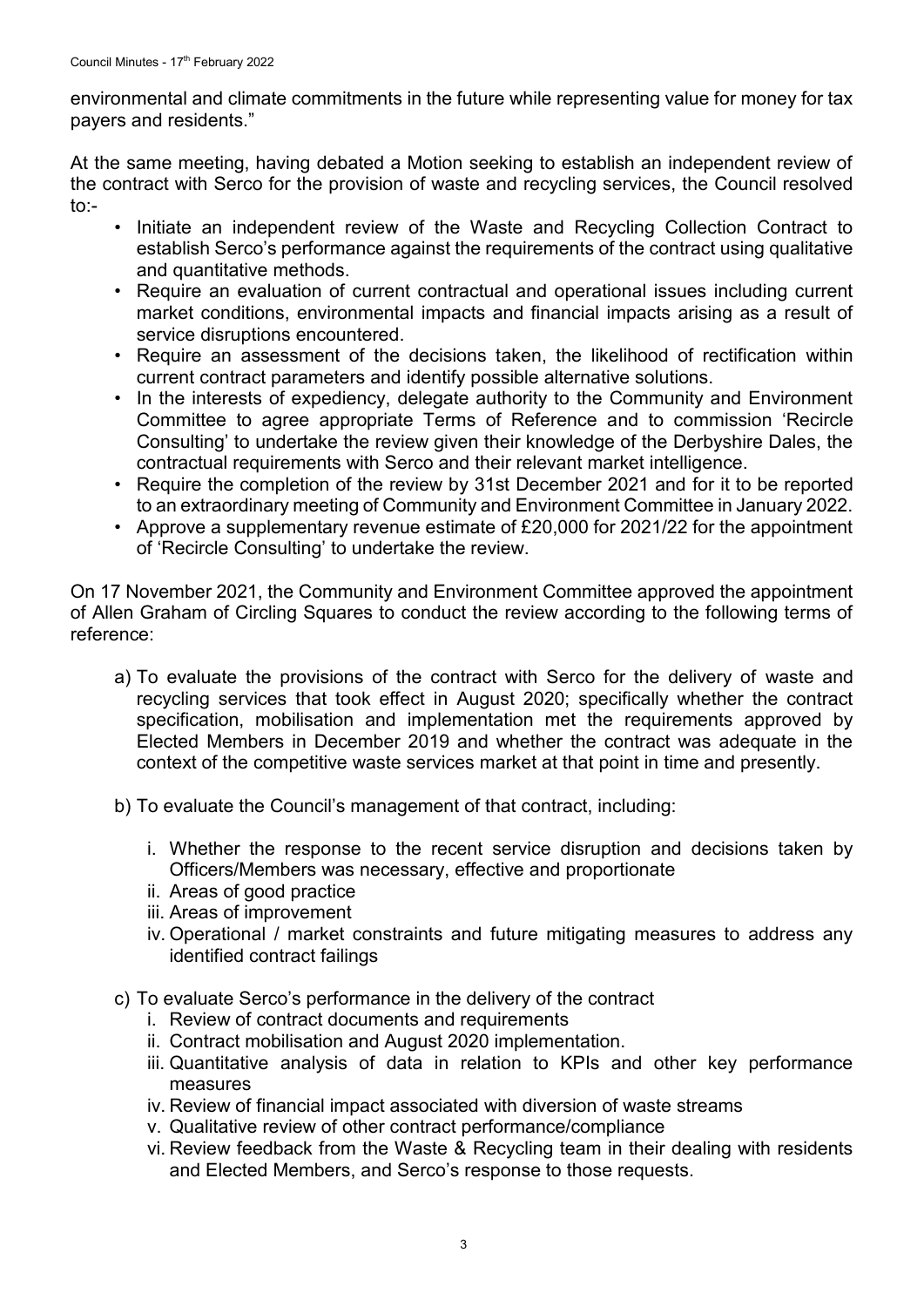d) To establish and summarise the root causes of recent service disruption and identify the actions required to be considered in order to mitigate future wide scale service disruption to residents.

The Committee also established a steering group of Members to work with Allen Graham to provide guidance, structure and feedback to ensure that the review remained independent and focused on learning opportunities for all parties. Councillors Cruise, Gamble, Salt, Slack and Swindell served on the Steering Group. The scope of the review was additionally defined by the Member Steering Group as reviewing whether the contract with Serco remained "fit for purpose", whilst verifying and commenting upon the actions taken within the external environment of the time and, in particular, the impact of the pandemic. The review was supported by the commissioning of Recircle Consulting, who had been separately commissioned by the Council in October 2021 to provide expert market knowledge together with an objective evaluation of the contractor's performance in the delivery of the waste collections contract (covered by part c of the terms of reference).

The full independent review report prepared by Allen Graham was circulated with the agenda, which included details of the methods utilised in gathering and reviewing information from contract documentation, other correspondence and speaking to staff from the Council and Serco. The conclusions reached by Allen Graham were as follows:

- The evidence provided both verbally and in writing during the course of this review led to the conclusion that there had been an incomplete delivery of the contract requirements by Serco.
- As a result of key components not being fully implemented or delivered there had been an undoubted impact upon service delivery resulting in an accelerated and unmanageable volume of customer enquiries and complaints
- The volatile environment caused by the pandemic impacted significantly upon the strategic and operational capacity of both the contractor and the authority. In particular the escalation of household waste resulting from changing behaviours combined with vehicle delays and staff shortages placed additional pressures that required close management by the contractor
- The remote working environment imposed upon both parties appeared to have been significant in disrupting the effective man management of the contract in its early stages as key service areas were disrupted and stretched to react to competing and variable priorities
- Evidence presented provided reassurance that senior management remained responsive to supporting the Waste and Recycling Manager, providing clear advice and direction within the first 3 months of the contract commencement
- Officers of Derbyshire Dales District Council, and in particular the waste and customer service teams had continually gone the "extra mile" to protect the authority's reputation, resolve customer complaints and assist the contractor in recovering the situation
- He established that, once the seriousness of the situation became apparent, the Chief Executive and Director of Community and Environment had taken proportionate and necessary steps to
	- o Communicate effectively with the senior management of Serco
	- o Engage and communicate with members of the authority
	- o Identify the root causes and attempt to negotiate remedial steps to establish an emerging recovery plan
- The Authority had not yet received the benefits of the whole of the contract as intended
- It would be necessary to evaluate and agree the financial and contractual consequences caused by non-delivery of the key deliverables of the contract whilst considering the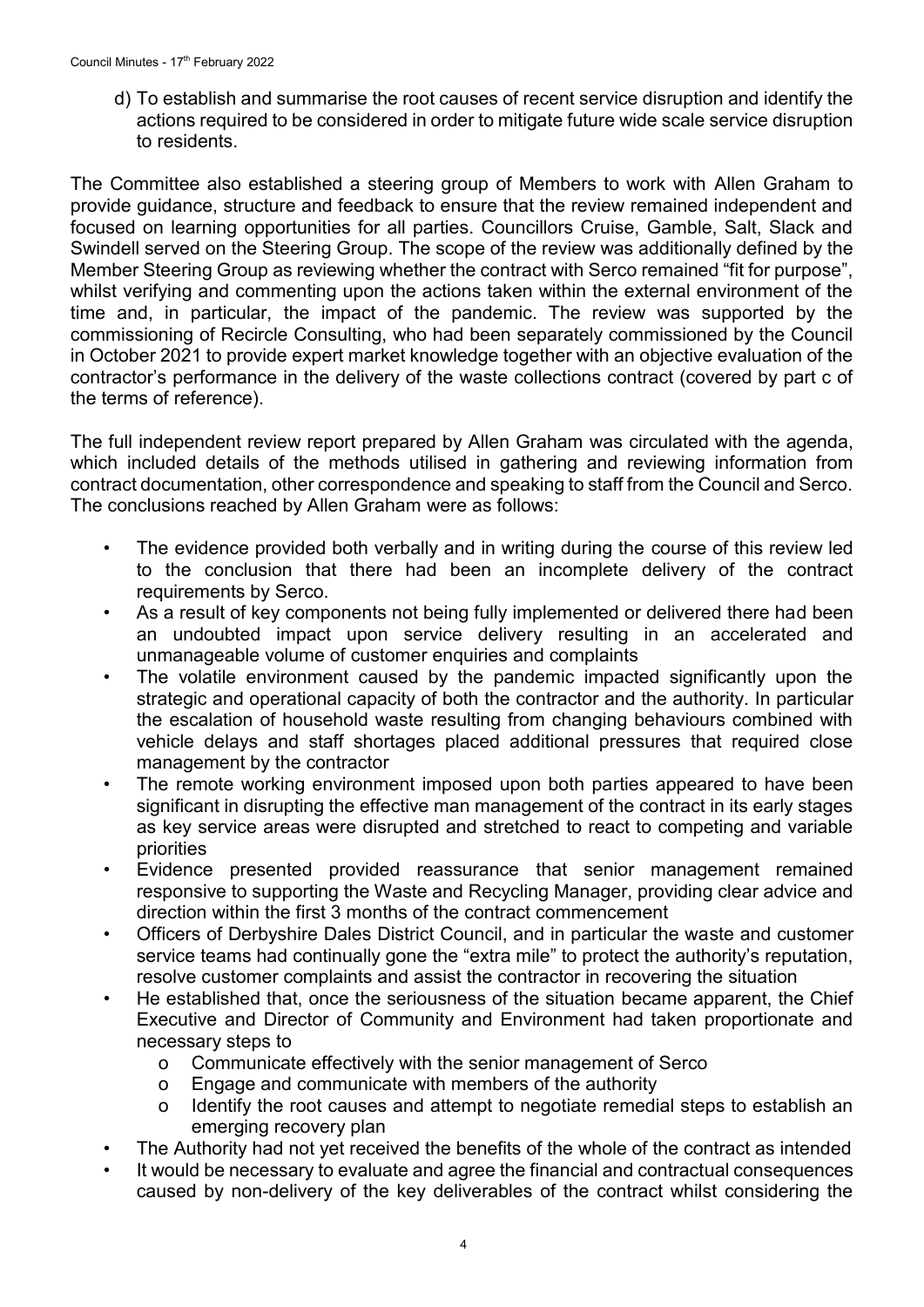future impacts of any customer behavioural changes which continue as the pandemic hopefully receded

- Serco was responding and had acknowledged in a discussion during a visit to the depot that they "took the eye off the ball" and the contract was not supervised and managed to the level they set themselves
- A recovery plan was now in place which was an essential first step to prevent further deterioration and secure improvement for the residents
- A separate technical evaluation of Serco's performance (covering part C of the terms of reference for the review) had been concluded and supported the conclusions of this review.

The following recommendations had been made to the Council by Allen Graham:

- 1. That Derbyshire Dales District Council continue to maintain and further the dialogue utilising the formalised contract management arrangements
- 2. That the dialogue be extended to include:
	- a) Resolving existing performance and payment discrepancies to ensure these are equitably resolved taking into account the Council's additional support commitments
	- b) An agreement regarding how any re-basing required to take account of changes in customer behaviour caused either by the pandemic or the emerging sustainability agenda would be addressed
	- c) Establishing the intentions and approach for both parties to ensure the ongoing fulfilment of the contract
- 3. That the Council also communicates the importance and urgency of resolving the MIS and round optimisation issues through a clear and robust plan
- 4. That the Corporate Leadership Team re-establish a corporate approach to overseeing the critical success factors of implementing the contract, reacting to unsatisfactory performance and advising Members of on-going options for future delivery
- 5. That consideration be given to enabling customer service staff access to relevant data and options to escalate and remedy customer queries.
- 6. That a review of the corporate management capacity is undertaken to ensure that future transformational and modernisation projects are adequately resourced.

The report provided an update on progress made in responding to the recommendations

Allen Graham was present at the meeting to present his report and answer any questions.

The Council also considered a report from Recircle Consulting' providing a detailed evaluation of Serco's performance against the contract. This report was enclosed as an exempt appendix under paragraph 3 of Schedule 12A of the Local Government Act 1972 as the report contained information relating to the financial or business affairs of Serco which the Council may rely on in future negotiations and actions with Serco. It was considered that the publication of this information would not serve the public interest as it would undermine the Council's position in respect of ongoing negotiations and potential future legal action. The findings and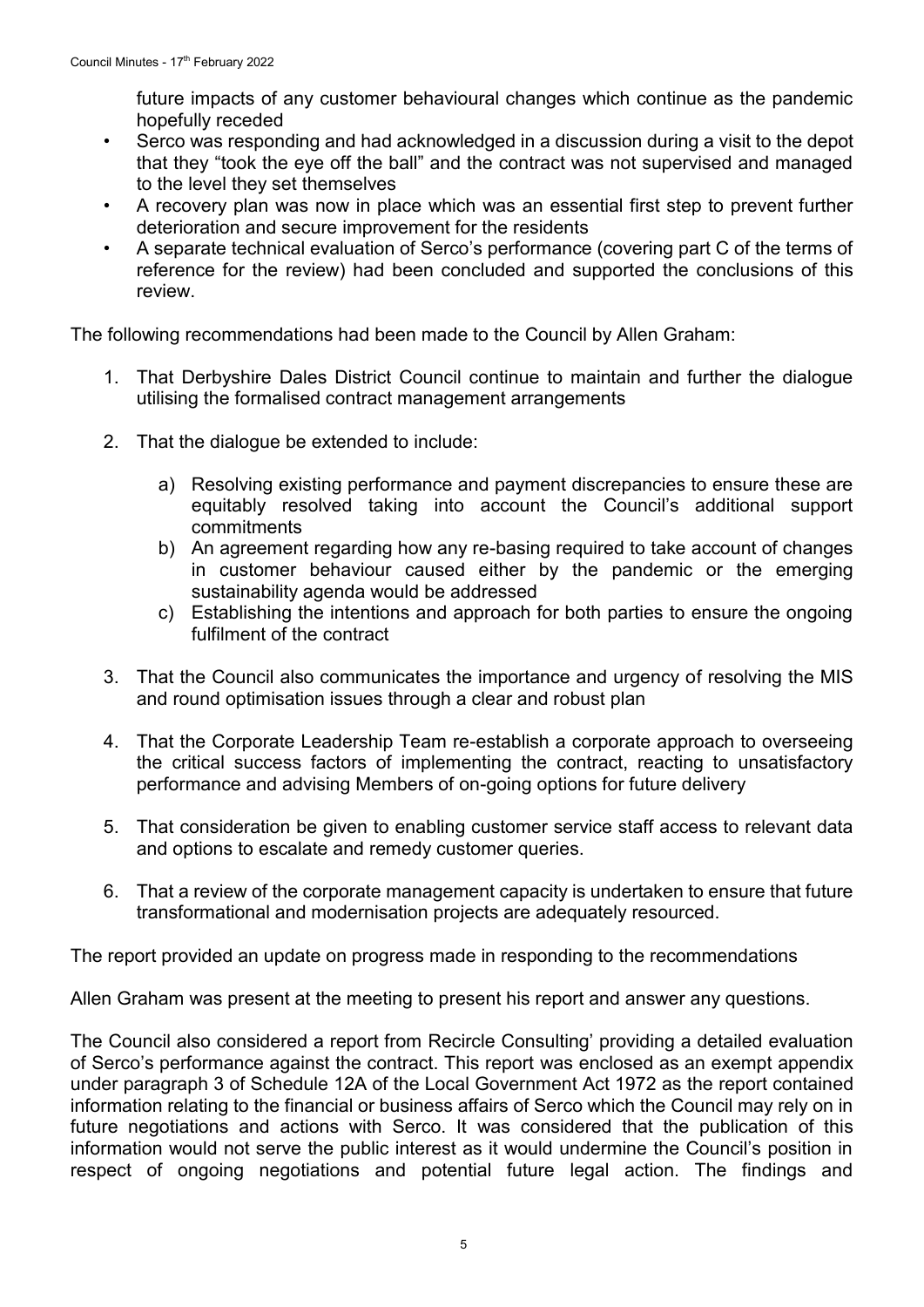recommendations from Recircle's report were captured by the conclusions and recommendations from Allen Graham.

The Council expressed thanks for Mr Dobbs and Councillor Paul Cruise for their contribution towards progressing the Independent Review and Mr Graham was thanked for a clear and comprehensive report.

It was moved by Councillor Garry Purdy, seconded by Councillor Steve Flitter and

#### **RESOLVED** (Unanimously) 1. That the findings and recommendations of the Independent Review of the Waste Management Contract with Serco be received.

- 2. That the thanks of the Council be conveyed to Allen Graham of Circling Squares and Nik Hughes-Roberts of Recircle Consulting for their work.
- 3. That the progress made against the recommendations made in the Independent Review be noted.

The Chairman declared the motion **CARRIED**.

It was moved by Councillor Garry Purdy, seconded by Councillor Steve Flitter and

- **RESOLVED** (Unanimously) 4. That approval be given to a supplementary revenue budget of £15,000 in 2021/22 (financed from the general reserve) and a further £15,000 to be included in the draft revenue budget for 2022/23 to continue to engage the services of Nik Hughes-Roberts of Recircle Consulting to support the Council in navigating contractual and legal issues connected to the contract with Serco.
	- 5. That, where urgent decisions are required to be taken in respect of service delivery or contractual matters, in the event that a Council meeting cannot be organised to make a decision within a necessary timescale, cross party consultation take place through the Leaders Advisory Group and members of the steering group.
	- 6. That, in the event of the circumstances arising where urgent decisions are required and consultation takes place with the Leaders Advisory Group and the steering group, Political Group Leaders be recommended to consult their groups and provide feedback promptly to Officers in order for timely decisions to be made.

The Chairman declared the motion **CARRIED**.

Councillor David Hughes arrived at 6.20pm during consideration of this item and Councillor Neil